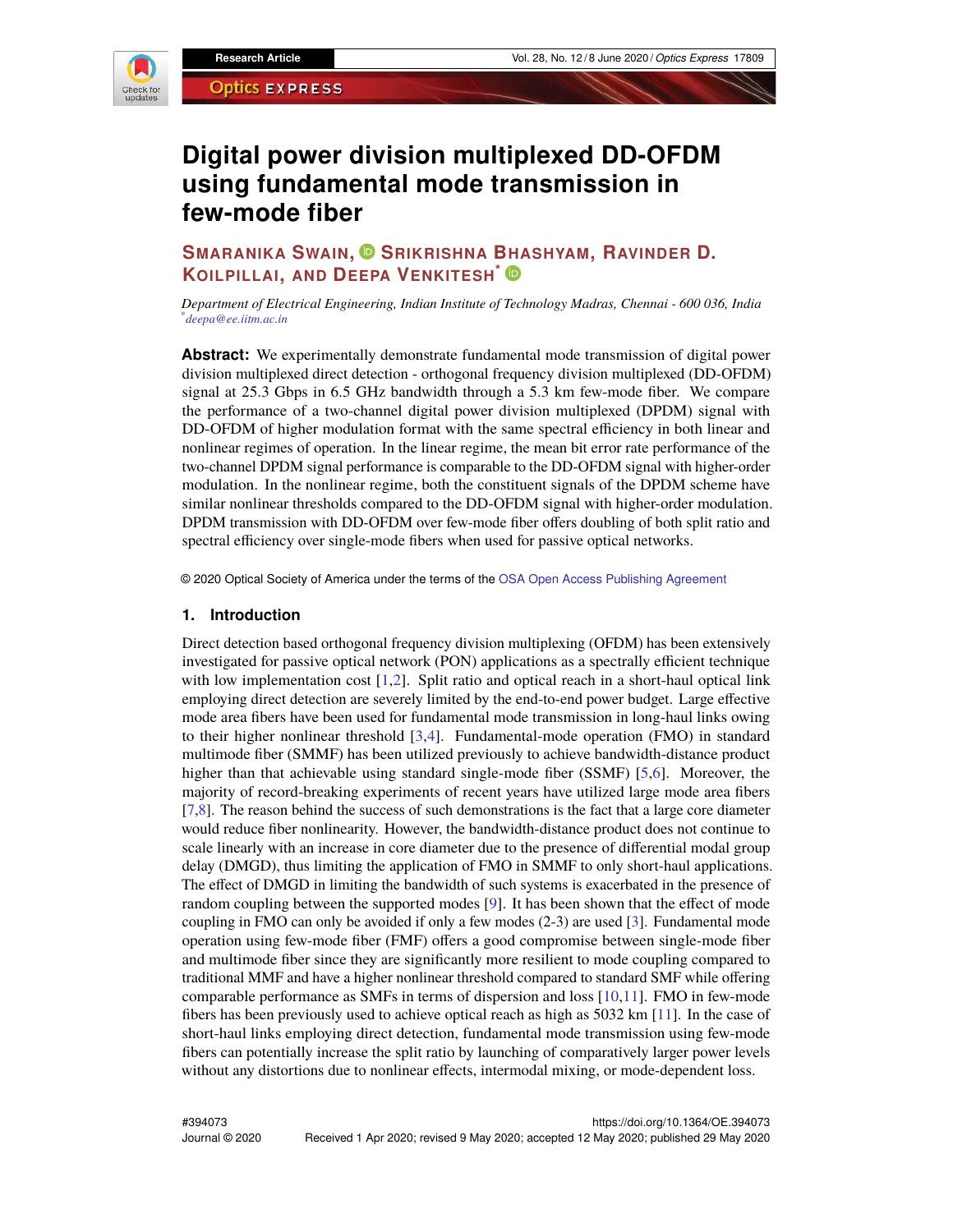Non-orthogonal multiple access (NOMA) based on multiplexing multiple OFDM channels is one of the promising radio access techniques proposed for next-generation cellular communication to provide improved spectral efficiency, better throughput, and low latency [12]. Digital power division multiplexing (DPDM) based on the idea of power domain NOMA has been recently reported as a candidate for flexible PON systems, where the signal reaching different optical network units experience different path losses [13–15]. In DPDM, *N* independent OFDM signals are combined in the digital domain at specific power ratios using superposition coding before the modulation of the optical carrier. Hence, by appropriate optimization of power division ratios, DPDM is expected to serve as a cost-effective technique to ensure a comparable quality of service for both weak and strong channels in case of links with different known path losses. In the recent past, DPDM was reported as a possible technique to explore "power" as a degree of freedom for multiplexing data [16–18] for optical communication systems, in addition to the traditionally explored multiplexing schemes such as amplitude, time, frequency, phase, and space. In case of amplitude modulation, individual bits are allocated different amplitude (power) levels to generate a modulated signal, whereas, in case of power domain NOMA, *N* independent OFDM signals with *N* specific power levels are linearly combined and transmitted. The power domain multiplexed signals can potentially share the same time slot and optical carrier, thus enabling reuse of resources, in addition to improvement in spectral efficiency. Power domain-based NOMA was first demonstrated in this context in [16] by optically combining two DD-OFDM signals with different optical power levels. Digital power division multiplexing was first demonstrated in [17] by combining two DD-OFDM signals digitally, followed by successful transmission of two-channel DPDM using coherent OFDM in the presence of polarization multiplexing for SMF links of length up to 1440 km [18].

It is important to note here that the improvement in spectral efficiency achieved by combining two OFDM signals in the power domain can also be achieved by using a single OFDM signal with a higher modulation format, albeit with a corresponding power/OSNR penalty. For example, spectral efficiency offered by 16QAM-based OFDM is the same as that offered by power domain multiplexing of two OFDM signals utilizing QPSK modulation. However, it is relevant to study the OSNR/power penalty of DPDM compared to 16QAM-based OFDM to achieve the same performance. Digital power division multiplexing as a candidate for spectral efficiency improvement has not been critically evaluated so far by comparing its performance with that of a single channel OFDM signal employing higher order modulation offering the same spectral efficiency. In this work, we compare the performance of 16QAM-based DD-OFDM with that of two-channel DPDM employing QPSK-based DD-OFDM, both of which are expected to offer the same spectral efficiency. In Section 2, we discuss the principle of generation and detection of a two-channel DPDM system used in this work. The experimental set up is discussed in Section 3, followed by the results and discussion in Section 4.

#### **2. Principle of digital power division multiplexing**

The block diagram representing the principle of generation of a two-channel DPDM signal [18] is shown in Fig. 1. The QPSK-based DD-OFDM signal  $\mathbf{x}(k)$  is generated by digital multiplexing of baseband symbols, **X***m*, using *N* point IFFT operation represented as

$$
\mathbf{x}(k) = \frac{1}{\sqrt{N}} \sum_{m=0}^{N-1} \mathbf{X}_m exp\left(\frac{j2\pi km}{N}\right); \qquad 0 < k < N-1,\tag{1}
$$

where *N* is the total number of subcarriers. In order to generate real  $\mathbf{x}(k)$  that is amenable to intensity modulation, we utilize the Hermitian symmetry property of *N* – point IFFT. Only  $\frac{N}{2}$ of total number of subcarriers are filled with data subcarriers and the remaining are generated from their complex conjugates, thus ensuring that the generated **x**(*k*) is real. This is followed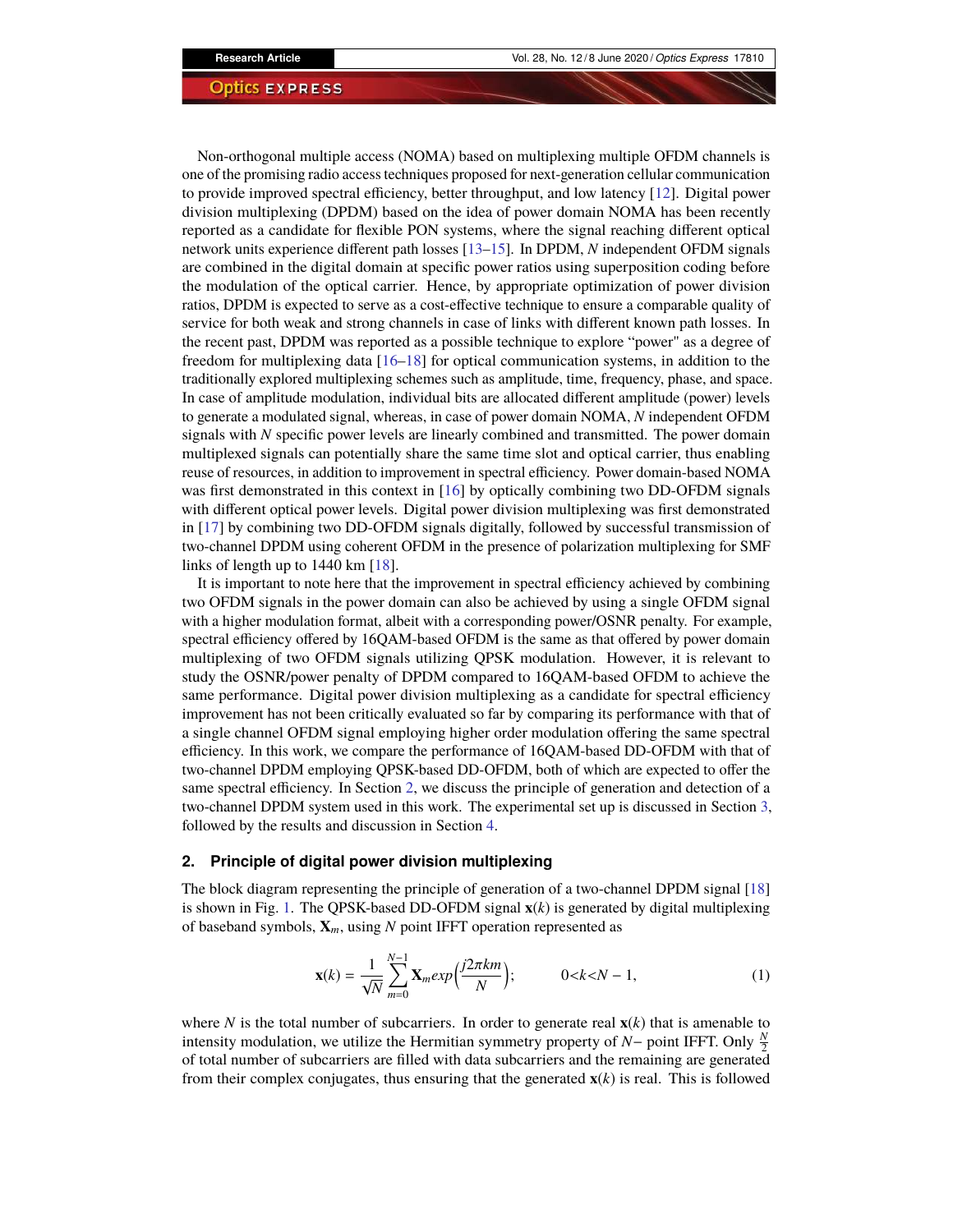by insertion of cyclic prefix, parallel to serial conversion and clipping. A second set of OFDM symbols are generated similarly and these two real valued OFDM signals - referred to as **x<sup>1</sup>** and **x2**, are then linearly combined with a specific value of digital power division ratio (*DPDR*), in order to generate the two-channel DPDM signal (**x***DPDM*) represented as

$$
\mathbf{x}_{DPDM} = \sqrt{P}\mathbf{x}_1 + \sqrt{(1 - P)}\mathbf{x}_2,\tag{2}
$$

with *DPDR* =  $10log_{10}(\frac{1-P}{P})$ . The two baseband time domain signals after power scaling and before combining are shown in Fig. 1. For these demonstrations, *P* is chosen to be <0.5 such that **x<sup>2</sup>** and **x<sup>1</sup>** represent the stronger and weaker channels of the DPDM signal respectively. The two constituent DD-OFDM signals are assigned with non-overlapping training symbols (indicated as *TS*<sup>1</sup> and *TS*2), at the beginning and end of the frame as shown in Fig. 1, to ensure successful channel estimation discussed later in this section.



**Fig. 1.** Block diagram representing generation of DPDM signal (*x<sub>DPDM</sub>*)

The received time domain signal after propagation through the channel can be written as

$$
\mathbf{y}_{\text{rec}}(t) = \mathbf{h}_1 \sqrt{P} \mathbf{x}_1(t) + \mathbf{h}_2 \sqrt{(1 - P)} \mathbf{x}_2(t) + \mathbf{n}(t)
$$
(3)

where  $\mathbf{h}_1, \mathbf{h}_2$  are the time domain channel responses experienced by the two individual signals respectively and  $\mathbf{n}(t)$  represents the additive white Gaussian noise. Successive interference cancellation (SIC) technique is applied to recover the multiplexed DD-OFDM signals  $\mathbf{x}_1(t)$ and  $\mathbf{x}_2(t)$ . The steps followed to recover the two DD-OFDM signals are shown in Fig. 2. In the pre-processing stage, the serial digital data captured from the analog to digital converter is resampled followed by frame synchronization and serial to parallel conversion. After removal of cyclic prefix and FFT operation, the generated frequency domain signal **Y***OFDM*−<sup>2</sup> is passed to the successive interference cancellation stage. First, the frequency domain signal **Y***OFDM*−<sup>2</sup> is used to estimate the channel in frequency domain  $(\hat{H}_2)$  and to equalize the stronger signal (**x2**). In this step, the signal of lower strength, **x1**, is considered as noise. The demodulated stronger signal  $(\mathbf{\hat{X}_2})$  serves as an input to the second step of the SIC technique, where  $\mathbf{\hat{X}_2}$  is first remodulated to generate  $\bar{\mathbf{X}}_2$ . The estimated frequency domain channel response  $\hat{\mathbf{H}}_2$  is applied on the remodulated signal. The resulting signal is subtracted from  $\mathbf{Y}_{OFDM-2}$  to generate  $\mathbf{Y}_{OFDM-1}$ which serves as the input to the second OFDM receiver as shown in Fig. 2 to recover the signal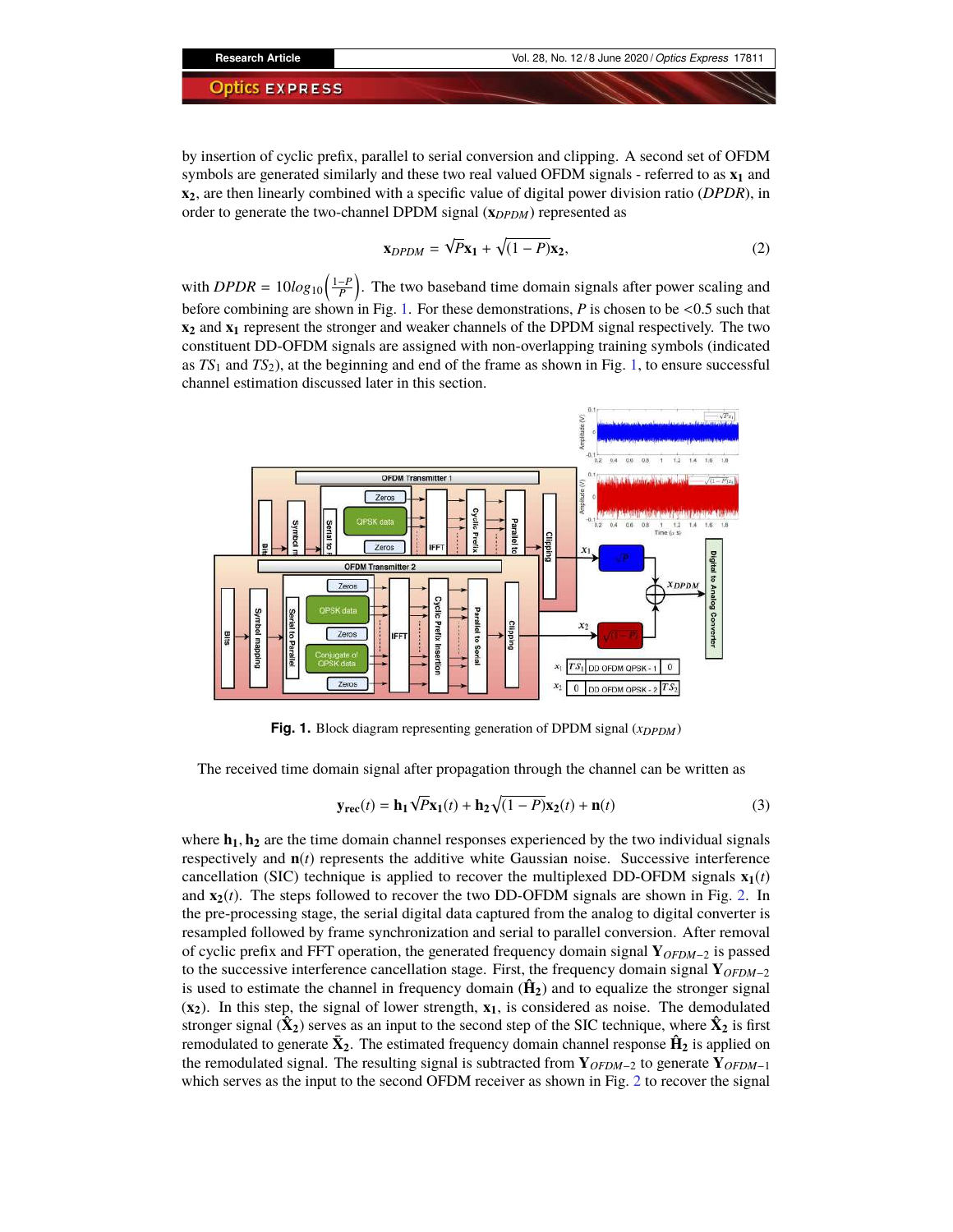with lower strength  $(\hat{X}_1)$ . The linear channel estimation and equalization is performed for both the channels by comparing the respective transmitted and received training sequences. The estimated channel response is given by

$$
\mathbf{H_i} = \frac{\mathbf{Y}_{OFDM-i}}{TS_i}; i = 1, 2.
$$
 (4)

Bit error rate (BER) is calculated by comparing the equalized and transmitted symbols. The constellations at the output of the channel estimation stages are shown in Fig. 2 for *DPDR* = 5.5 dB, indicating a 16QAM-*like* constellation for the stronger channel (**x2**) with higher digital power and a QPSK constellation for the weaker channel (**x1**) with lower digital power.



**Fig. 2.** Block diagram representing recovery of the two baseband OFDM signal (**x<sup>1</sup>** and **x2**) from the received signal *yrec*

#### **3. Experimental set up**

The schematic of the experimental setup used to demonstrate DPDM transmission using intensity modulation and direct detection is shown in Fig. 3. At the transmitter, the baseband QPSK-OFDM signal is generated digitally as described in Section 2. A sampling rate of 15 GSa/s from *PRBS*15 bit sequences is used, with 512 point IFFT, of which 216 subcarriers carry information; and the remaining are their conjugate in order to generate real samples through Hermitian symmetry. The number of subcarriers containing data out of the total number of subcarriers and the position of the empty subcarriers are optimized to achieve minimum BER at a given received power. The total bandwidth used is 6.33 GHz with a subcarrier spacing of 29.3 MHz and data rate of 12.66 Gbps. After parallel to serial conversion, cyclic prefix of length equivalent to 6.25 % of the total frame length is inserted. Two independent OFDM signals ( **x<sup>1</sup>** and**x<sup>2</sup>** ) of such identical specifications generated with frame structures shown in Fig. 1 are combined to generate the two-channel DPDM signal offering a net data rate of  $\frac{216}{512} \times 15$  GSa/s  $\times$  2 (bits/symbol)  $\times$  2( DPDM channels) = 25.32 Gbps with a spectral efficiency of  $\overline{4}$  bits/sec-Hz. The DPDM signal is clipped to  $4\%$  to minimize the nonlinear effects. The clip ratio (CR) is optimized by observing the EVM as a function of CR for a given bandwidth of operation, in the optical back-to-back condition. The generated signal is upsampled to the sampling rate of the arbitrary waveform generator operating at 60 Gsa/s, and the resulting analog signal is modulated on the optical carrier at 1550 nm using an external intensity modulator (bandwidth : 7.5 GHz) , biased at its quadrature. The modulated optical signal at 1550 nm is amplified and passed through a bandpass filter (bandwidth  $= 2$  nm) to remove the out-of-band noise due to amplified spontaneous emission.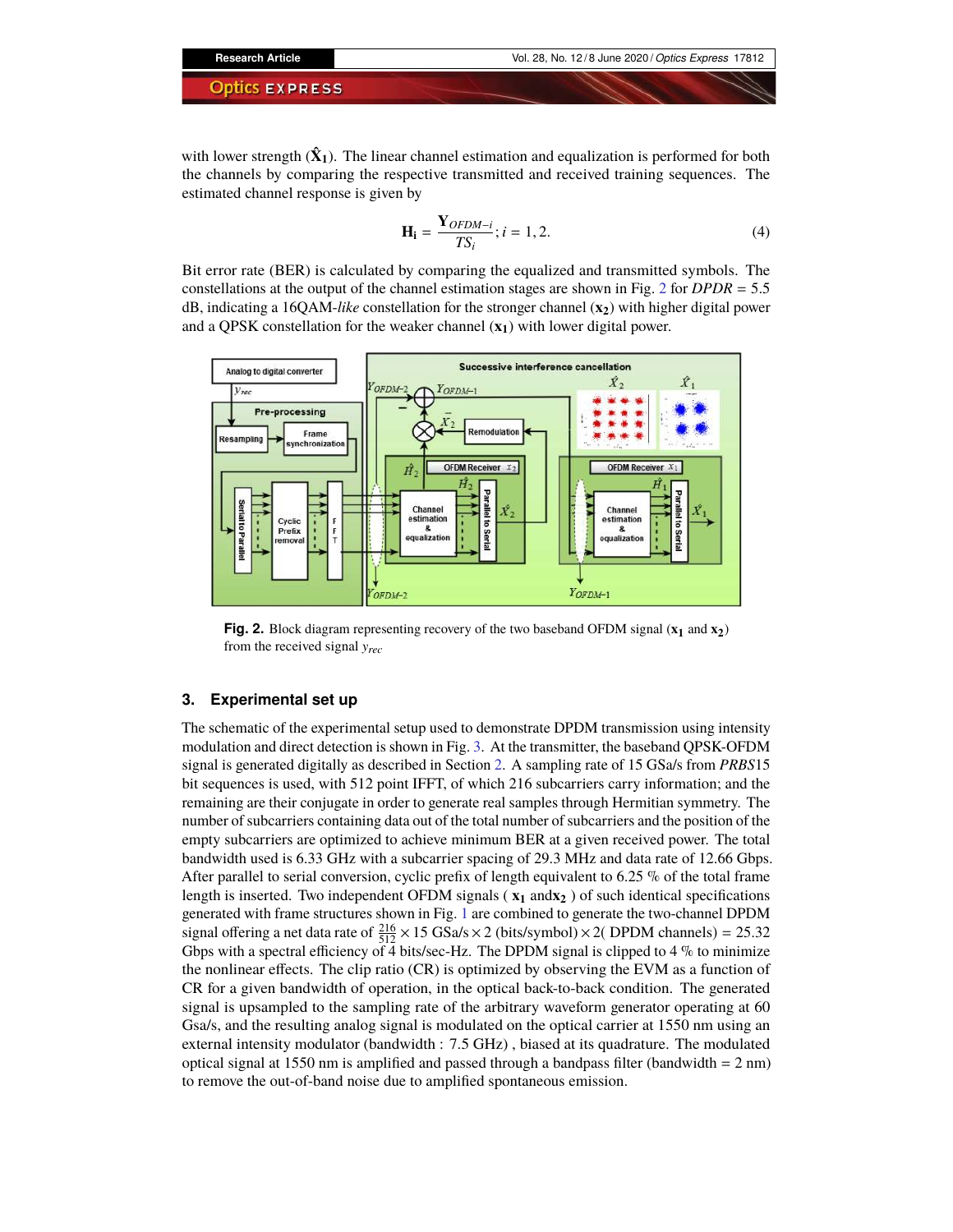

**Fig. 3.** Schematic of experimental set up for transmission of two-channel DPDM signal through 5.3 km of FMF

The amplified signal is allowed to pass through 5.3 km long FMF that supports  $LP_{01}$  and  $LP_{11}$ spatial modes. We use a commercially procured graded-index few-mode fiber (GI-FMF), with a trench-assisted cladding to ensure mode confinement of higher-order modes. The parameters of the fiber, as provided by the manufacturer (OFS) are : cladding index of 1.457, the refractive index difference between the peak of core index and cladding index of  $7 \times 10^{-3}$ , numerical aperture of 0.14, and the core diameter of 16  $\mu$ m. This fiber is found to support the fundamental  $LP_{01}$  mode and two higher order degenerate modes- referred to as  $LP_{11a}$  and  $LP_{11b}$  modes. Using a finite-difference mode solver, we evaluated the effective index difference between the fundamental and higher-order mode for this fiber to be  $5 \times 10^{-3}$  at 1550 nm. This relatively large difference indicates that the intermodal coupling is minimal for short lengths of fibers. The effective area ( $A_{\textit{eff}}$ ) of the  $LP_{01}$  mode is calcuated as 96  $\mu m^2$ . The stimulated Brillouin scattering (SBS) threshold of a fiber is found to be directly proportional to *Aeff* [19] and hence the SBS threshold of this fiber is expected to be larger than that of SSMF considering that the *Aeff* of an SSMF is  $85 \ \mu m^2$ . Moreover, SBS gain is expected to be highly dependent on the material composition of the fiber [19], the nature of acoustic modes supported by the fiber [20], and hence the Brillouin scattering properties of FMF are expected to be different from that of SMF. A comparison of all the parameters of SSMF and the GI-FMF used in this work is given in Table 1 of the Appendix.

If launching of light from single-mode fiber (which supports only the fundamental mode) to the few-mode fiber is made such that there is a large overlap between the corresponding mode profiles in the two fibers, then light from the fundamental mode of SMF gets coupled into the FMF in its fundamental mode without significant loss. This is achieved by splicing an SMF to the FMF (with the center of the cores aligned), and splicing another SMF at the end to collect only the excited mode. Loss-less coupling from SMFs to large core area fibers is infact commonly reported to be achieved by using standard fusion splicers [4,10,11]. We spliced the two ends of the 5.3 km long FMF to SMFs in a standard fusion splicer (Fujikura 80S) using the core-alignment technique in the automatic mode. Considering the different mode field diameters of the fundamental mode in the SMF and FMF, the theoretically expected splice loss is 0.018 dB [21]. Note that the net splice loss is measured to be 2.1 dB. Considering that the 5.3 km long fiber is constituted by three connectorized FMF spools, and the attenuation in FMF is 0.2 dB/km, we conclude that the contribution to the total loss due to the splicing from SMF to FMF is negligibly small.

The launched power into the FMF is fixed at 0 dBm for the first set of experiments. A circulator is used at the input of the fiber to measure the back-scattered power due to stimulated Brillouin scattering, for the experiments described in Section 4.2. The optical signal, after propagation through FMF, is passed through an attenuator in order to change the power received at the detector. The output of the detector (bandwidth : 9.8 GHz) is received on a real-time oscilloscope of bandwidth 36 GHz and sampling rate of 80 Gsa/s. The captured digital data (**yrec**) is post processed to recover the two OFDM signals, **x<sup>1</sup>** and **x2**, as discussed in Section 2.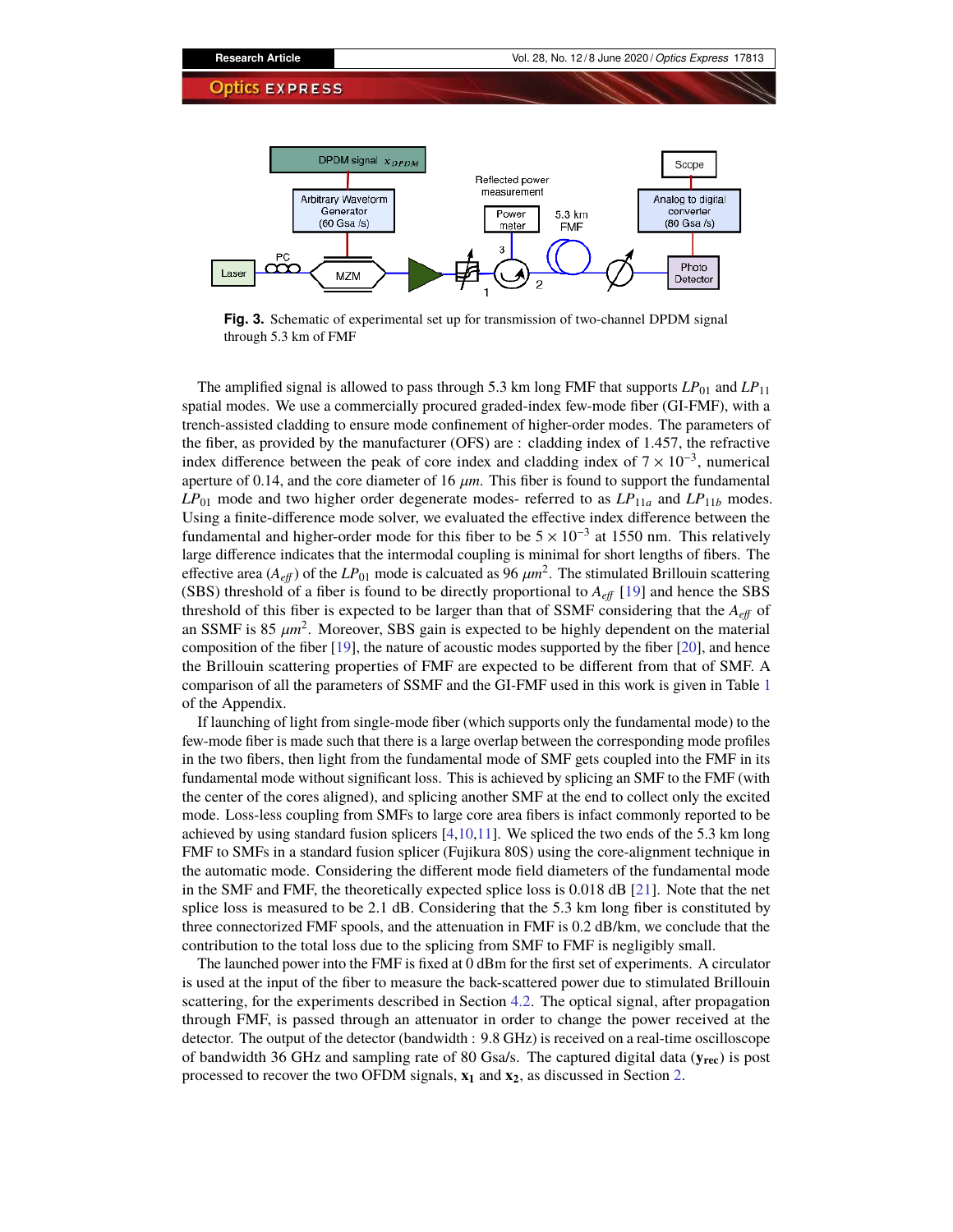#### **4. Results and discussion**

#### *4.1. Performance analysis of DPDM*

Figure 4(a) shows the variation of bit error rate of the two recovered DD-OFDM signals from the digital power division multiplexed signal at two values of received power for different digital power division ratios. The constellations at the output of the two OFDM receivers for **x<sup>1</sup>** and **x<sup>2</sup>** are shown as insets in Fig. 4(a) for *DPDR* = 2, 5.5 and 8 dB. As the *DPDR* increases, the performance of the stronger channel (**x2**) continuously improves while that of the weaker channel (**x1**) degrades after the optimum *DPDR*. The optimized *DPDR* is found to be 5.5 dB for both −6 and −14 dBm received power which confirms that the *DPDR* required for optimum channel performance is independent of the power received at the detector. The *DPDR* of 5.5 dB represents multiplexing of the two QPSK-based DD-OFDM signals at a linear power ratio of 4 : 1 which resembles a 16QAM-*like* constellation, and enables optimum recovery of both channels. The *DPDR* is maintained at 5.5 dB for all further experiments. Note that, this optimized value of DPDR could be specific to the channel used. Figure 4(b) shows variation of BER with received power for both channels of the DPDM signal (**x<sup>1</sup>** and **x2**) and for the constituent QPSK-based DD-OFDM signal for back-to-back condition and for transmission through 5.3 km of FMF.



**Fig. 4.** (a) Variation of BER for **x<sup>1</sup>** and **x<sup>2</sup>** for different digital power division ratios and at different levels of received power in back-to-back condition (b) Variation of BER vs received power for the two DPDM channels and for QPSK-based DD-OFDM in back-to-back condition and in the presence of 5.3 km of FMF

The results show successful recovery of both channels of DPDM signal with a 4 dB received power penalty compared to single DD-OFDM signal with QPSK modulation. As expected, the performance of both the channels becomes worse when the received power decreases. The linewidth of the laser is independently characterized to be  $\approx$  40 KHz. In case of a DD-OFDM signal, laser phase noise contributed by such low linewidth is not expected to degrade the constellations significantly after propagation through 5.3 km fiber [22]. The noise observed in the received constellation is contributed by signal-to-noise ratio at the receiver. Figure 5 shows the variation of mean BER of the two DPDM channels vs received power in back-to-back condition. The performance of QPSK-based DD-OFDM and 16QAM-based DD-OFDM are shown for reference. Note that the spectral efficiency of two-channel DPDM signal is double that of QPSK-based DD-OFDM and is same as 16QAM-based DD-OFDM. It is also clear from Fig. 5 that mean BER performance of the two-channel DPDM signal is comparable to that of 16QAM-based OFDM.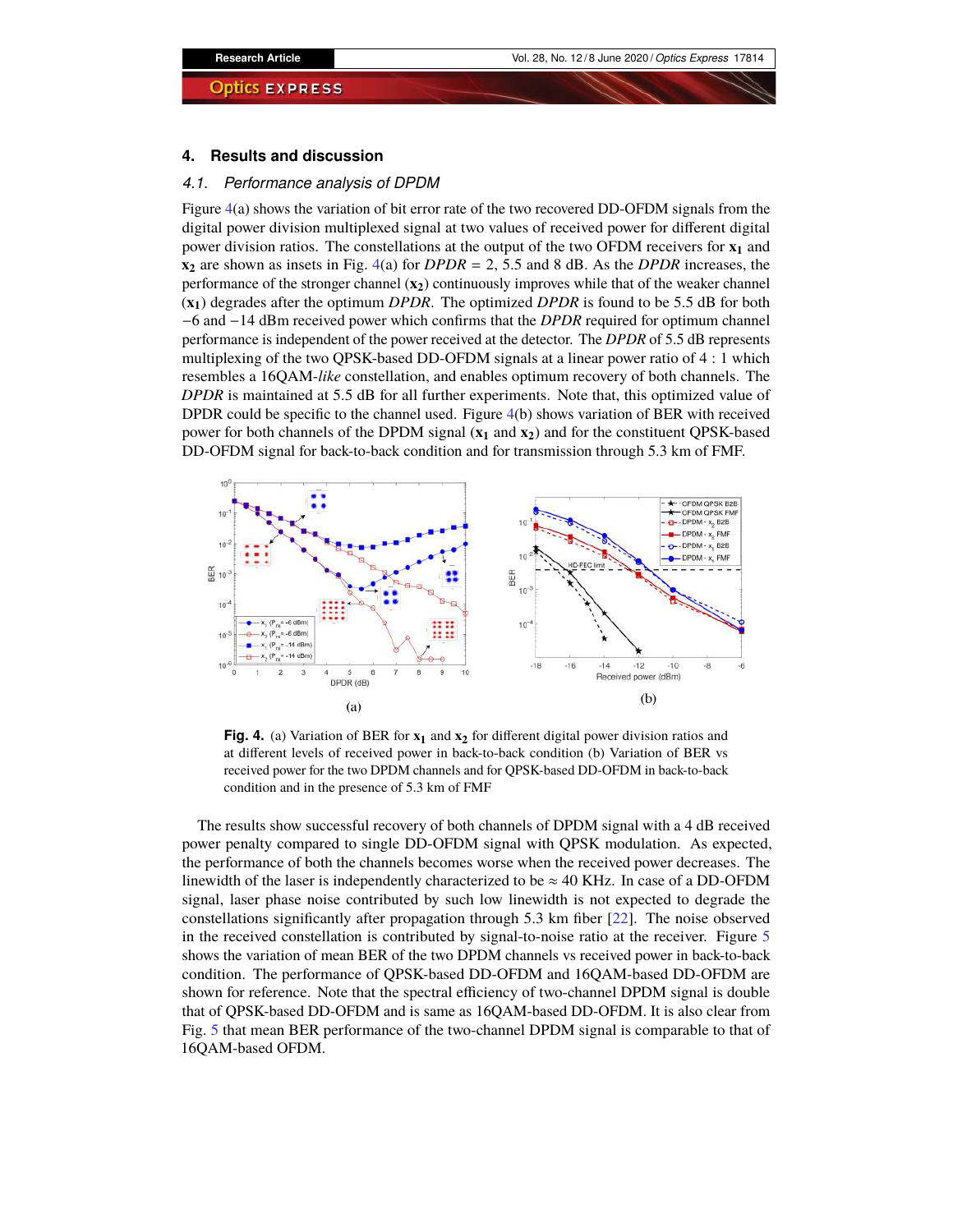

**Fig. 5.** Variation of mean BER of the two DPDM channels vs received power in back-to-back condition compared with that for QPSK-based OFDM and 16QAM-based OFDM

#### *4.2. Power budget improvement using FMF*

In order to quantify the improvement in link power budget with the use of FMF, the power launched in to the FMF is gradually increased and the performance is compared by repeating the experiment with same length of SSMF. For the same nonlinear index coefficient, the nonlinear parameter of the FMF is expected to be lower by a factor of 1.25 for the fundamental mode, when compared to SSMF.

The variation of reflected power with increase in input power shown in Fig. 6 indicates an improvement in nonlinear threshold by a factor of 3 dB for FMF. The increase in nonlinear threshold in the communication link enables capacity improvement by transmission of higherorder QAMs. For a short-haul passive optical link, the improvement in nonlinear threshold increases the split ratio. It is clear from Fig. 4(b) that for a desired pre-FEC BER of  $3.8 \times 10^{-3}$ , successful signal recovery at an end user in an access network will require −12 dBm of received power for the stronger channel. Considering nonlinear threshold of 10 dBm and 13 dBm for SMF and FMF respectively, it can be concluded that, the use of FMF can potentially double split ratio for a passive optical network system.



**Fig. 6.** Variation of reflected power with input power for same length of SMF and FMF (5.3 km).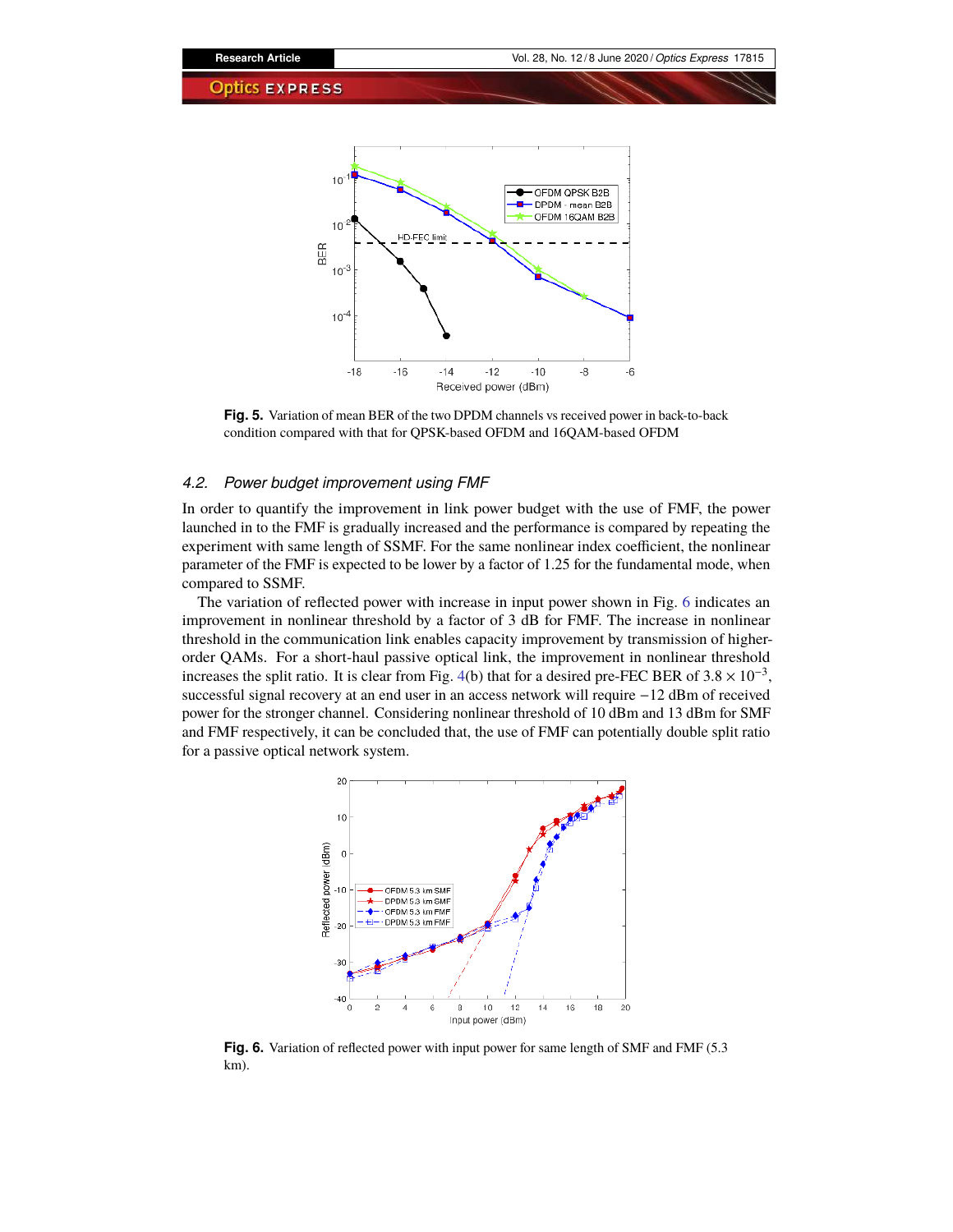The BER performance of QPSK-based DD-OFDM, 16QAM-based DD-OFDM and the twochannel DPDM with increase in input power is shown in Figs. 7(a) and 7(b) for 5.3 km of SMF and FMF respectively. The performance of both two-channel DPDM and 16QAM-based OFDM degrades with input power for 5.3 km of SMF. The recovered constellations corresponding to 5.3 km SMF for 19 dBm of launched power are shown as inset in Fig. 7(a). The captured raw data is distorted because of nonlinear interactions in case of both DPDM and OFDM. However, only OFDM with QPSK modulation is successfully recovered even at power levels >16 dBm. This shows the inherent robustness of QPSK modulation to nonlinear distortions. However, the performance of DPDM degrades under similar conditions. The constellation of the higher strength signal ( $\mathbf{x}_2$ ) resembles 16QAM and hence is more prone to amplitude and phase distortions. Even though the constellation of the lower strength signal (**x1**) at the input of OFDM receiver is similar to QPSK, its performance also degrades at such input power levels. This is because, the performance of the weaker channel is not only worse than the stronger DPDM channel  $(\mathbf{x}_2)$  but is also limited by it. This is expected because in the SIC technique discussed in section II, the stronger channel is remodulated after equalization and demodulation to generate the signal for the second OFDM receiver. Hence, the errors in the detection of the stronger channel directly affects the detection of the weaker channel. This shows that, the digital power division multiplexing scheme has lower nonlinear threshold compared to its constituent OFDM signals in case of single-mode fibers. Additionally, the nonlinear threshold is found to be similar to that of 16QAM-based OFDM which offers same spectral efficiency as the DPDM signal.



**Fig. 7.** Variation of BER with input power for same length (5.3 km) of (c) SMF and (d) FMF corresponding to of 5.3 km for QPSK-based DD-OFDM, 16QAM-based DD-OFDM and two-channel DPDM.

Fundamental mode transmission using FMF allows higher launched power levels compared to SMF of same length without any additional changes in network architecture or computational complexity. Figure 7(b) shows variation of BER with input power for 5.3 km of FMF for OFDM, 16QAM OFDM, and the DPDM signal, all of which are successfully recovered for power levels as high as 20 dBm launched in 5.3 km of FMF. The performance of the 16QAM OFDM signal is found to be poorer compared to the stronger DPDM channel (**x2**), while it is better compared to the weaker DPDM channel (**x1**). The performance improvement due to usage of FMF at higher power levels is found to be same for both DPDM and OFDM.

The demonstrated scheme of direct detection based DPDM transmission using FMF can potentially offer doubling in both spectral efficiency and split ratio in a passive optical network scenario, which is limited by availability of time slot, carrier frequency and received power. Even though the spectral efficiency of two-channel DPDM and OFDM employing 16QAM are identical and the performance of the former is only marginally better, the merit of DPDM lies in the fact that two independent data streams that are accessible to two different users independently, can be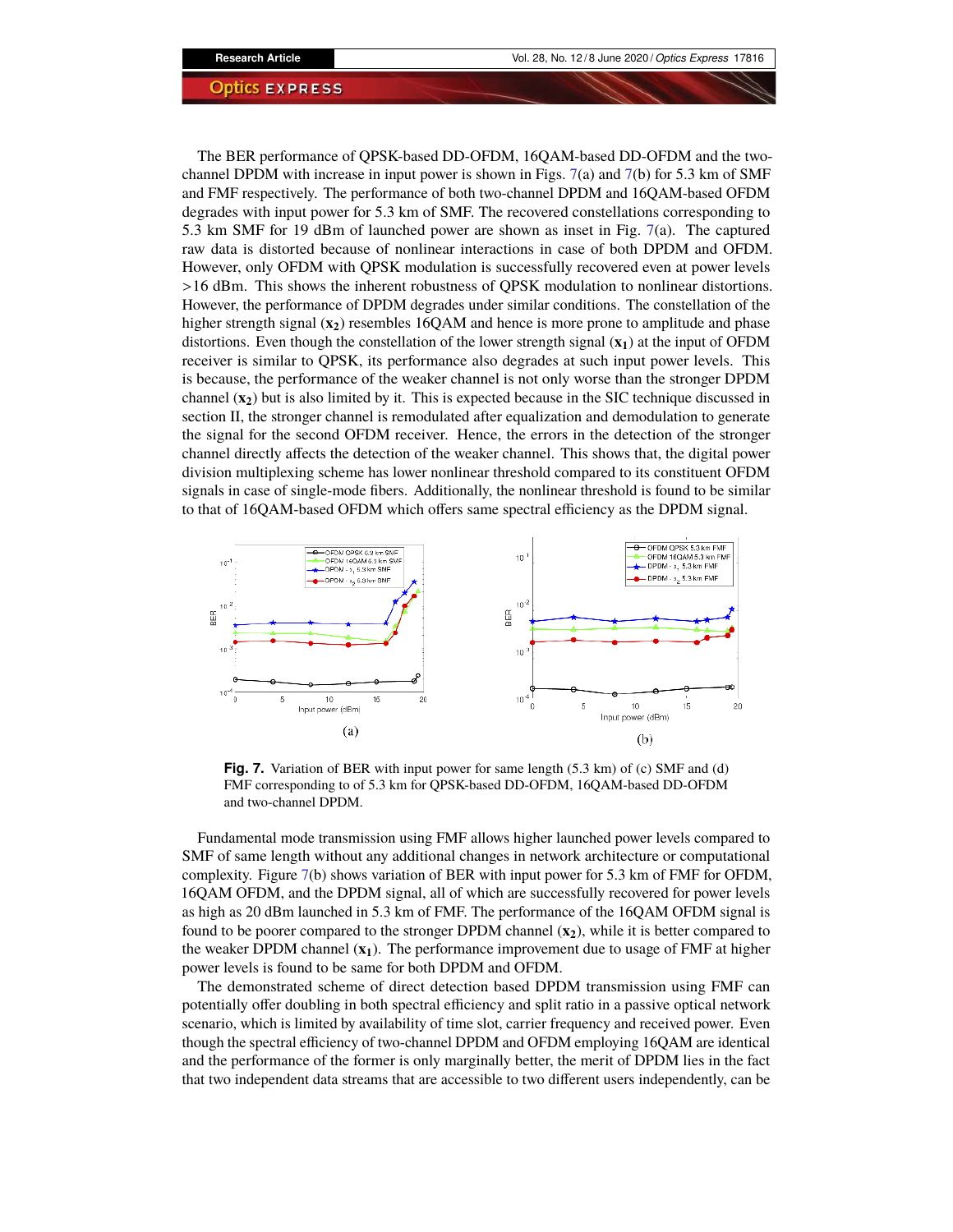transmitted using the same optical carrier and time slot. Hence, for short-haul applications that have shared, limited time and spectral resources, the DPDM scheme demonstrated here allows for spectral efficiency improvement using a lower order modulation format by multiplexing signals at specific ratio in the non-orthogonal "power" domain and hence enabling reuse of available time slot and frequency band.

The impact of DPDM is expected to be more significant when the DPDM signal is transmitted through both the modes of the fiber. Intermodal coupling and the differential modal group delay will limit the bandwidth-distance product of such a system. Coherent detection and more complex digital signal processing would be necessary in such a case. DPDM based on coherent OFDM is already reported in [4] for SMF of length >1400 km. Extending this study for multi-mode transmission in few-mode fibers would be a promising approach for scaling capacity and the corresponding study is being taken up independently. However, for short-haul systems, the approach presented in this manuscript using direct detection is attractive for improving spectral efficiency and split ratio.

#### **5. Conclusion**

In this paper, we experimentally demonstrate the successful transmission of 25.3 Gbps digital power division multiplexed signal using direct detection over 5.3 km of few-mode fiber in fundamental mode operation condition for the first time. We critically analyze and compare the performance of a two-channel DPDM signal in both linear and nonlinear regime of operation with that of OFDM modulated with a higher modulation format (16QAM). The performance of the 16QAM-based DD-OFDM signal is found to be poorer compared to the stronger DPDM channel and better compared to the weaker DPDM channel. The mean BER performance of the two-channel DPDM signal is comparable to the performance of 16QAM-based DD-OFDM. We also find that DPDM signal multiplexing two OFDM (QPSK) signal is more prone to nonlinear distortions compared to the constituent OFDM (QPSK) signal in a single-mode fiber. This is because the stronger DPDM channel resembles a higher-order modulation format and hence is more prone to amplitude and phase distortions. The performance of the weaker DPDM channel is always worse compared to the stronger channel because errors in the recovery of the stronger channel directly impacts the recovery of the weaker channel due to the successive interference cancellation technique. However, the nonlinear threshold of two-channel DPDM is found to be similar to an OFDM signal employing 16QAM modulation format. This is because a two-channel DPDM signal resembles a 16QAM constellation and hence experiences similar amplitude and phase distortions. The demonstrated two-channel digital power division multiplexing scheme doubles both power split ratio and spectral efficiency compared to the transmission of its constituent OFDM signal through the same length of fiber. The doubling of spectral efficiency using digital power division multiplexing is achieved with the additional advantage of time and frequency reuse compared to OFDM employing a higher-order modulation. A similar scheme implemented with higher order modes is expected to exploit the mode-dependent channel properties to deliver a better throughput.

### **Appendix A**

The specifications of the GI-FMF used in this work are shown in Table 1 and compared with those of SSMF.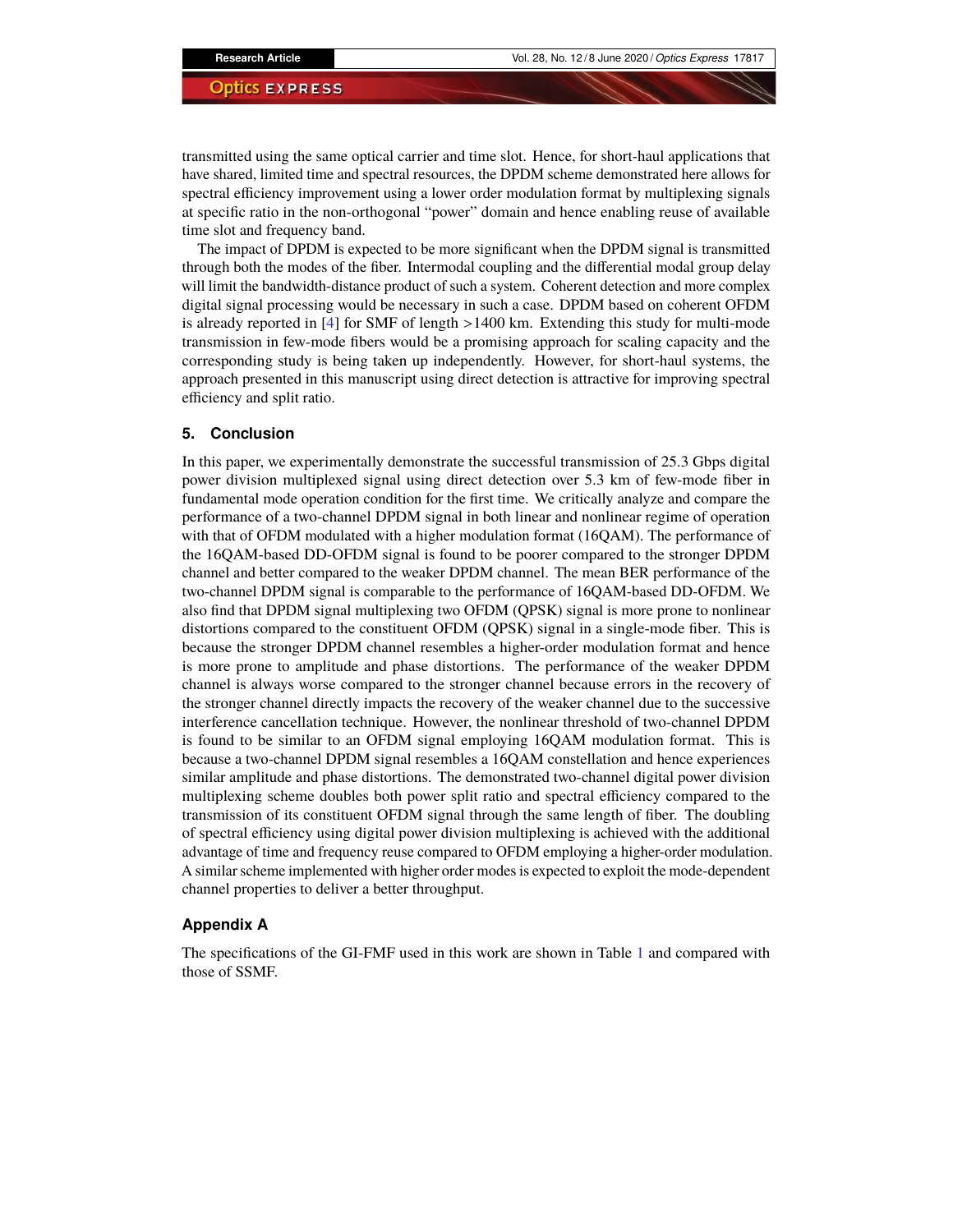| Parameter                                   | <b>GI-FMF</b>                     | <b>SSMF</b>   |
|---------------------------------------------|-----------------------------------|---------------|
| Core diameter $(\mu m)$                     | 16                                | 8             |
| Cladding diameter $(\mu m)$                 | $125 \pm 0.7$                     | $125 \pm 0.7$ |
| Cladding non-circularity                    | ${<}0.7\%$                        | ${<}0.7\%$    |
| Coating diameter $(\mu m)$                  | $242 + 5$                         | $242 \pm 5$   |
| Numerical aperture                          | 0.14                              | 0.14          |
| Attenuation $(\alpha)$ all modes (dB/km)    | < 0.22                            | < 0.22        |
| Mode field diameter $(\mu m)$               | $LP_{01}$ : 11, $LP_{11}$ : 11    | 10.3          |
| Effective area $(\mu m^2)$                  | $LP_{01}$ : 96, $LP_{11}$ : 125   | 85            |
| Dispersion coefficient $(\frac{ps}{nm-km})$ | $LP_{01}$ : 19.9, $LP_{11}$ : 20  | $\leq 17.5$   |
| Dispersion slope $(\frac{ps}{nm^2-km})$     | $LP_{01}$ : 0.067, $LP_{11}$ : 20 | $\leq 17.5$   |
| $DMGD$ (ps/m)                               | 0.06                              | N.A.          |

**Table 1. Properties of the GI-FMF used in the experiment compared with SSMF**

#### **Funding**

Ministry of Electronics and Information Technology; Visvesvaraya PhD scheme; Office of the Principal Scientific Advisor to the Govt. of India.

#### **Disclosures**

The authors declare no conflicts of interest.

#### **References**

- 1. N. Cvijetic, "OFDM for Next-Generation Optical Access Networks," J. Lightwave Technol. **30**(4), 384–398 (2012).
- 2. J. M. Senior, P. Kourtessis, M. Milosavljevic, and W. Lim, "OFDMA-PON for future generation metro-access networks," in *Photonics Global Conference (PGC)*, (2012), pp. 1–5.
- 3. Z. Haas and M. A. Santoro, "A mode-filtering scheme for improvement of the bandwidth-distance product in multimode fiber systems," J. Lightwave Technol. **11**(7), 1125–1131 (1993).
- 4. D. H. Sim, Y. Takushima, and Y. C. Chung, "High-Speed Multimode Fiber Transmission by Using Mode-Field Matched Center-Launching Technique," J. Lightwave Technol. **27**(8), 1018–1026 (2009).
- 5. P. Nouchi, P. Sansonetti, S. Landais, G. Barre, C. Brehm, J. Y. Boniort, B. Perrin, J. J. Girard, and J. Augé, "Low-loss single-mode fiber with high nonlinear effective area," in *Optical Fiber Communications Conference*, (Optical Society of America, 1995), p. ThH2.
- 6. H. T. Hattori and A. Safaai-Jazi, "Fiber designs with significantly reduced nonlinearity for very long distance transmission," Appl. Opt. **37**(15), 3190–3197 (1998).
- 7. X. Zhou, J. Yu, M.-F. Huang, Y. Shao, T. Wang, L. Nelson, P. Magill, M. Birk, P. I. Borel, D. W. Peckham, and R. Lingle, "64-Tb/s (640×107-Gb/s) PDM-36QAM transmission over 320 km using both pre- and post-transmission digital equalization," in *National Fiber Optic Engineers Conference*, (2010), p. PDPB9.
- 8. J.-X. Cai, Y. Cai, C. R. Davidson, D. G. Foursa, A. Lucero, O. Sinkin, W. Patterson, A. Pilipetskii, G. Mohs, and N. S. Bergano, "Transmission of 96×100G pre-filtered PDM-RZ-QPSK channels with 300% spectral efficiency over 10,608 km and 400% spectral efficiency over 4,368km," in *Optical Fiber Communication Conference (OFC)*, (2010), p. PDPB10.
- 9. K. Kitayama, S. Seikai, and N. Uchida, "Impulse response prediction based on experimental mode coupling coefficient in a 10-km long graded-index fiber," IEEE J. Quantum Electron. **16**(3), 356–362 (1980).
- 10. F. Yaman, N. Bai, B. Zhu, T. Wang, and G. Li, "Long distance transmission in few-mode fibers," Opt. Express **18**(12), 13250–13257 (2010).
- 11. F. Yaman, N. Bai, Y. K. Huang, M. F. Huang, B. Zhu, T. Wang, and G. Li, "10 x 112gb/s pdm-qpsk transmission over 5032 km in few-mode fibers," Opt. Express **18**(20), 21342–21349 (2010).
- 12. S. M. R. Islam, N. Avazov, O. A. Dobre, and K. Kwak, "Power-domain non-orthogonal multiple access (NOMA) in 5G systems: Potentials and challenges," IEEE Commun. Surv. Tutorials **19**(2), 721–742 (2017).
- 13. B. Lin, J. Xu, Z. Ghassemlooy, and X. Tang, "Power-code division non-orthogonal multiple access scheme for next-generation passive optical networks," Opt. Express **27**(24), 35740–35749 (2019).
- 14. F. Lu, M. Xu, L. Cheng, J. Wang, and G. Chang, "Power-Division Non-Orthogonal Multiple Access (NOMA) in Flexible Optical Access With Synchronized Downlink/Asynchronous Uplink," J. Lightwave Technol. **35**(19), 4145–4152 (2017).